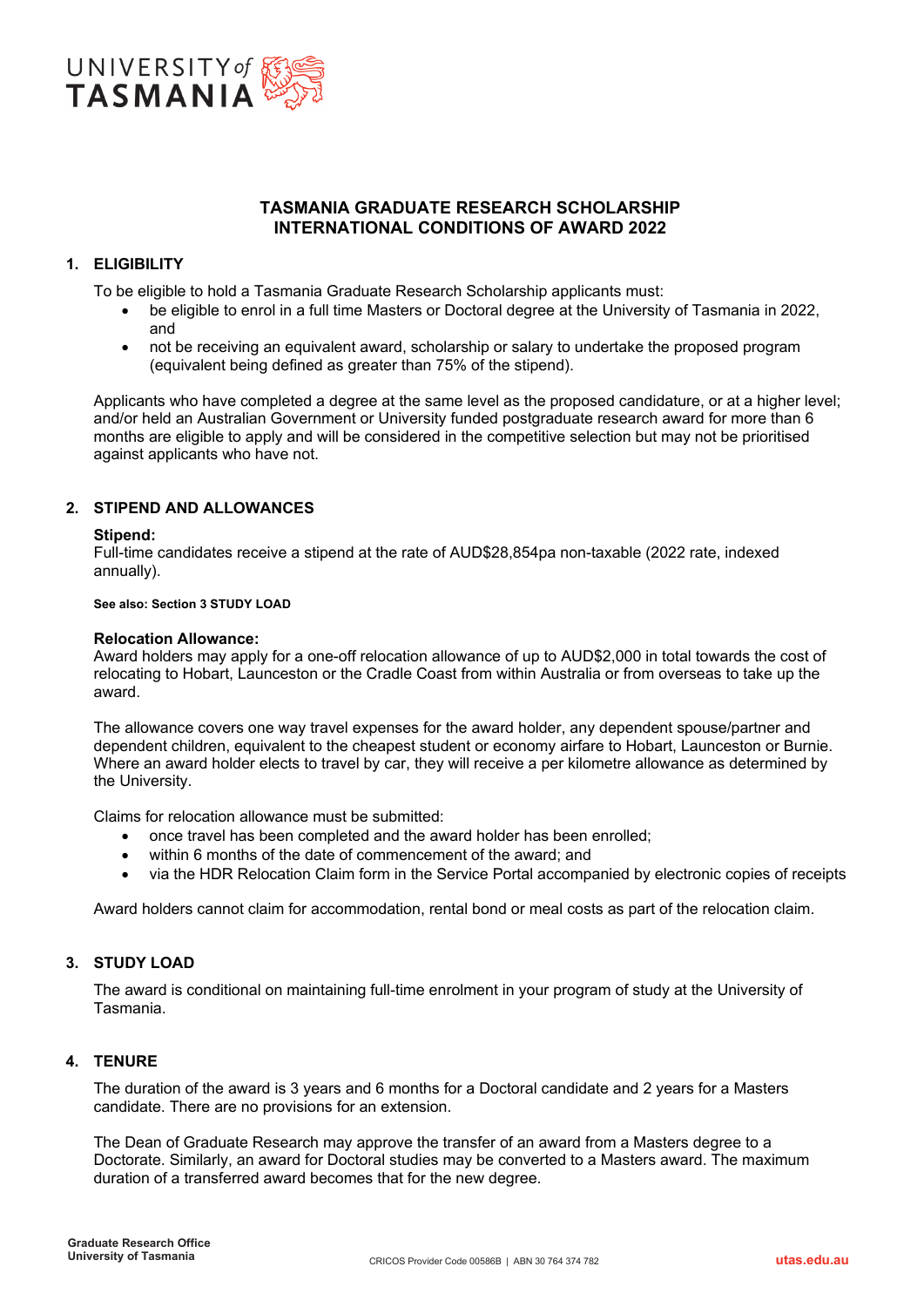The duration of the Tasmania Graduate Research Scholarship will be reduced by any periods of study undertaken towards the degree prior to the commencement of the award.

Tenure is always subject to satisfactory progress and terminates on the expiry of the award or on submission of the thesis for examination, whichever is the sooner.

### **5. COMMENCEMENT**

Scholarship awardees are required to enrol and commence study at the University by the maximum commencement date stated on their letter of offer.

If an awardee wishes to delay commencement a written application must be submitted prior to the original commencement date stated in the letter of offer and in accordance with the [HDR Admissions, Selection &](https://www.utas.edu.au/research-admin/graduate-research/policies-and-forms/hdr-policies)  [Enrolment procedure.](https://www.utas.edu.au/research-admin/graduate-research/policies-and-forms/hdr-policies)

A delayed commencement beyond 1 December 2022 will only be approved in exceptional circumstances. If the awardee does not enrol and commence by the maximum commencement date stated on their letter of offer and permission to delay commencement is not granted, then the offer of the award lapses.

# **6. LEAVE ENTITLEMENTS**

### **PAID LEAVE**

Leave entitlements are pro-rated for part time candidates.

#### **Annual leave**

- Candidates are entitled to 20 working days paid recreation leave each year (accruable). This period does not extend the normal duration of the award.
- The academic unit will manage the application for and granting of annual leave provisions at their discretion.
- The agreement of the Supervisor must be obtained before leave is taken.

#### **Sick leave**

- Candidates are entitled to 10 working days paid sick leave a year (accruable). This period does not extend the normal duration of the award.
- The academic unit will manage the application for and granting of the 10 working days sick leave provision at their discretion.
- For medically substantiated periods of illness lasting longer than ten working days, candidates may receive up to a total of 12 weeks paid sick leave which is additional to the normal duration of the award. Applications for extended sick leave must be submitted via the Service Portal, accompanied by medical certification and endorsed by the Supervisor, Graduate Research Coordinator and Head of School.

### **Maternity Leave**

- Award holders may take up to a maximum of 12 weeks paid maternity leave.
- Paid maternity leave may only be taken once and may not be taken within the first six months of the award (unpaid maternity leave may also be accessed in addition to paid leave, see below).
- Periods of paid maternity leave are additional to the normal duration of the award.
- Applications for maternity leave must be submitted via the Service Portal, accompanied by medical certification and endorsed by the Supervisor, Graduate Research Coordinator and Head of School.

#### **Parental Leave**

- Candidates who are partners of persons giving birth and who have completed six months of their award, may take up to a maximum of 2 weeks paid leave during a period through 1 week before the expected birth and 5 weeks after the birth of the child.
- This leave can be taken only once during the tenure of the award (additional parental leave may be accessed as unpaid leave, see below).
- Paid parental leave is additional to the normal duration of the award.
- Applications for parental leave must be submitted via the Service Portal, accompanied by medical certification and endorsed by the Supervisor, Graduate Research Coordinator and Head of School.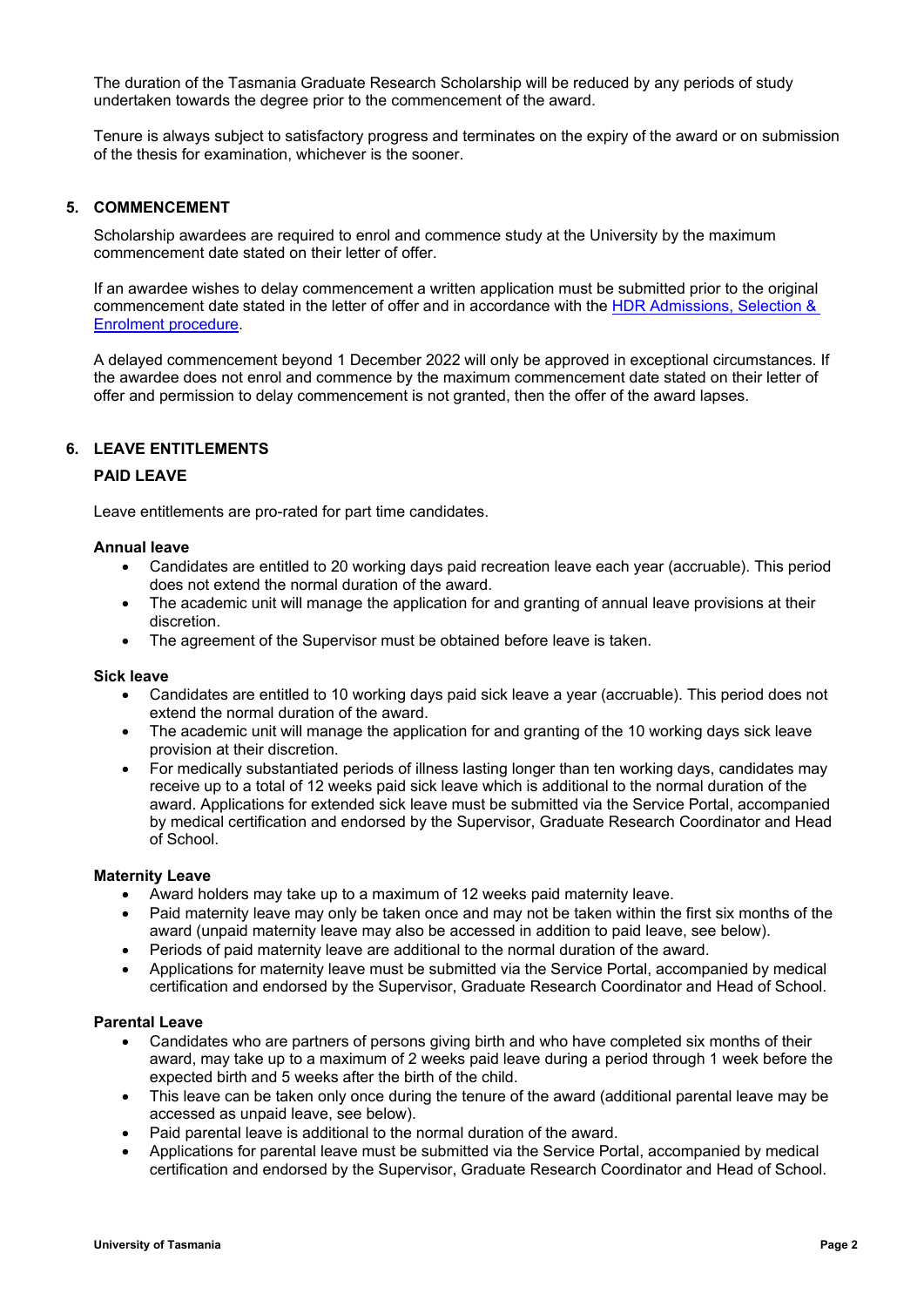## **UNPAID LEAVE**

Award holders may apply for periods of unpaid leave.

- Candidates who have not completed 12 months of their award or who wish to take a period of unpaid maternity leave in addition to the period of paid maternity leave may apply for an unpaid leave of absence.
- The total period of leave from the award during its duration generally may not exceed 12 months. In exceptional circumstances, where the recipient of the award can demonstrate reasons outside their control, additional periods of leave may be granted. Only under exceptional circumstances will leave be possible beyond 2 years in total.
- The end date of the award will be adjusted to account for the period of unpaid leave approved by the University.
- Applications for a leave of absence should be submitted via the Service Portal in line with the [HDR](https://www.utas.edu.au/research-admin/graduate-research/policies-and-forms/hdr-policies)  [Candidature Management and Enrolment Variation procedure](https://www.utas.edu.au/research-admin/graduate-research/policies-and-forms/hdr-policies)

# **7. EMPLOYMENT**

A full-time candidate is expected to spend 38 hours per week progressing their candidature.

A candidate's award may be terminated or they may be placed on probation if the University does not consider that their progress is satisfactory.

A full-time candidate may undertake *limited* work experience or employment during candidature provided it:

- does not interfere with the timely progression and completion of their research project;
- does not exceed on average over a 12-month period, 20% of a full-time load i.e. 365 hours per annum (this does not apply to work undertaken outside of the 38 hours per week that is dedicated to the research project);
- is documented in an updated Research Plan; and
- is endorsed by the academic unit.

For overseas candidates any work undertaken must be consistent with the conditions of their candidate visa.

## **8. TRANSFER**

Tasmania Graduate Research Scholarships are tenable only at the University of Tasmania.

## **9. RESEARCH OVERSEAS**

Candidates may be permitted to undertake fieldwork or research overseas when this is considered necessary by the supervisor and Head of School. Applications for overseas study should be lodged with the Graduate Research Office prior to commencement of the overseas study in accordance with the HDR Candidature [Management and Enrolment Variation Procedure.](https://www.utas.edu.au/research-admin/graduate-research/policies-and-forms/hdr-policies)

The Award holder will not generally be allowed to undertake overseas study in the first six months of scholarship tenure. Candidature undertaken prior to the taking up of the scholarship will be taken into account in determining the earliest date on which the candidate may pursue paid overseas study.

## **10. RESEARCH AT OTHER ORGANISATIONS**

The University may permit a candidate to conduct part of the research at other organisations provided that there is adequate support and supervision for the award holder.

## **11. OTHER COURSES**

An award holder may not engage in any academic course of study leading to a qualification which is not an essential part of the award holder's research higher degree.

## **12. PAYMENT OF STIPEND**